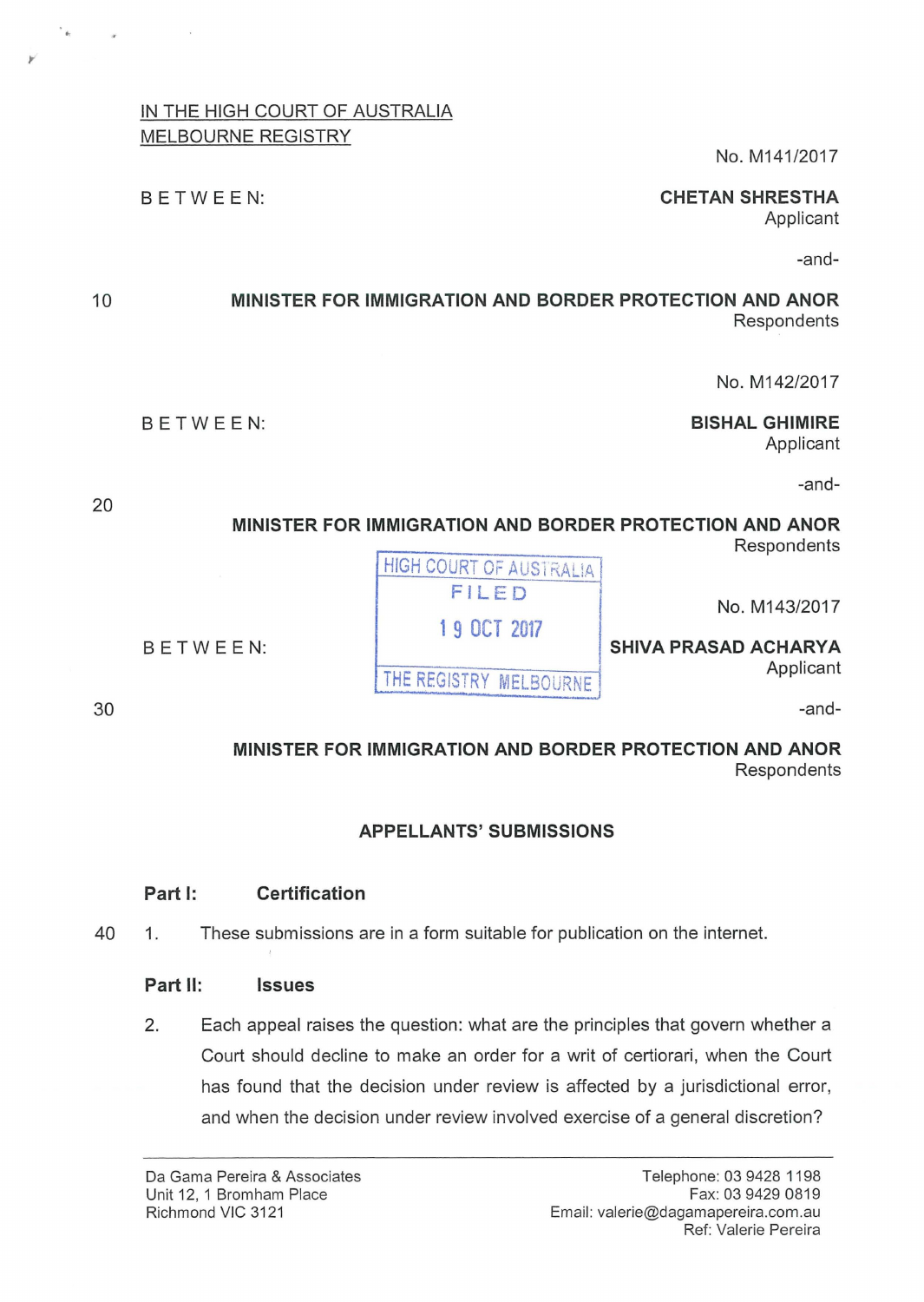- 3. The Appellants submit futility can rarely, if ever, be a basis for refusing relief, when the discretion under review is a general one and its application is affected by a misapprehension of the relevant provisions. This is because:
	- a. The correct test to determine whether certiorari would be futile is forward-looking, such that it can rarely, if ever, be said that remittal to the decision-maker would invariably result in the same exercise of discretion.
	- b. Alternatively, if the test is backward-looking, asking whether the error made any difference calls for the court to guess whether the Tribunal would have thought about its exercise of discretion differently if the Tribunal had hypothetically applied the law correctly in exercising discretionary power. In such circumstances there would rarely, if ever, be a case where it would be open to a court to find that a different and unidentified line of thinking could not possibly have led to the same exercise of an unfettered discretion.
- c. Further, the broader and more fundamental principle that decisions affected by jurisdictional error are not decisions at all,<sup>1</sup> warrants that relief should be granted in all but exceptional cases. Judicial discretion to restrict relief when a public body has acted unlawfully should be 20 strictly limited.

### **Part Ill: Judiciary Act 1903, section 788**

4. No notice under s 788 of the Judiciary Act 1903 is required.

### **Part IV: Judgment below**

- 5. The appeals are from the orders made by the Full Court of the Federal Court of Australia in Shrestha v Minister for Immigration and Border Protection [2017] FCAFC 69.
- 6. The Full Court heard together the appeals from Shrestha v Minister for Immigration and Anor [2016] FCCA 828, Ghimire v Minister for Immigration and

-2-

10

 $\blacktriangleleft$ Minister for Immigration and Multicultural Affairs v Bhardwaj (2002) 209 CLR 597 at [51]- [53] (Gummow and Gaudron JJ); Plaintiff S157/2002 v Commonwealth (2003) 211 CLR 476 at [76] (Gaudron, McHugh, Gummow, Kirby and Hayne JJ).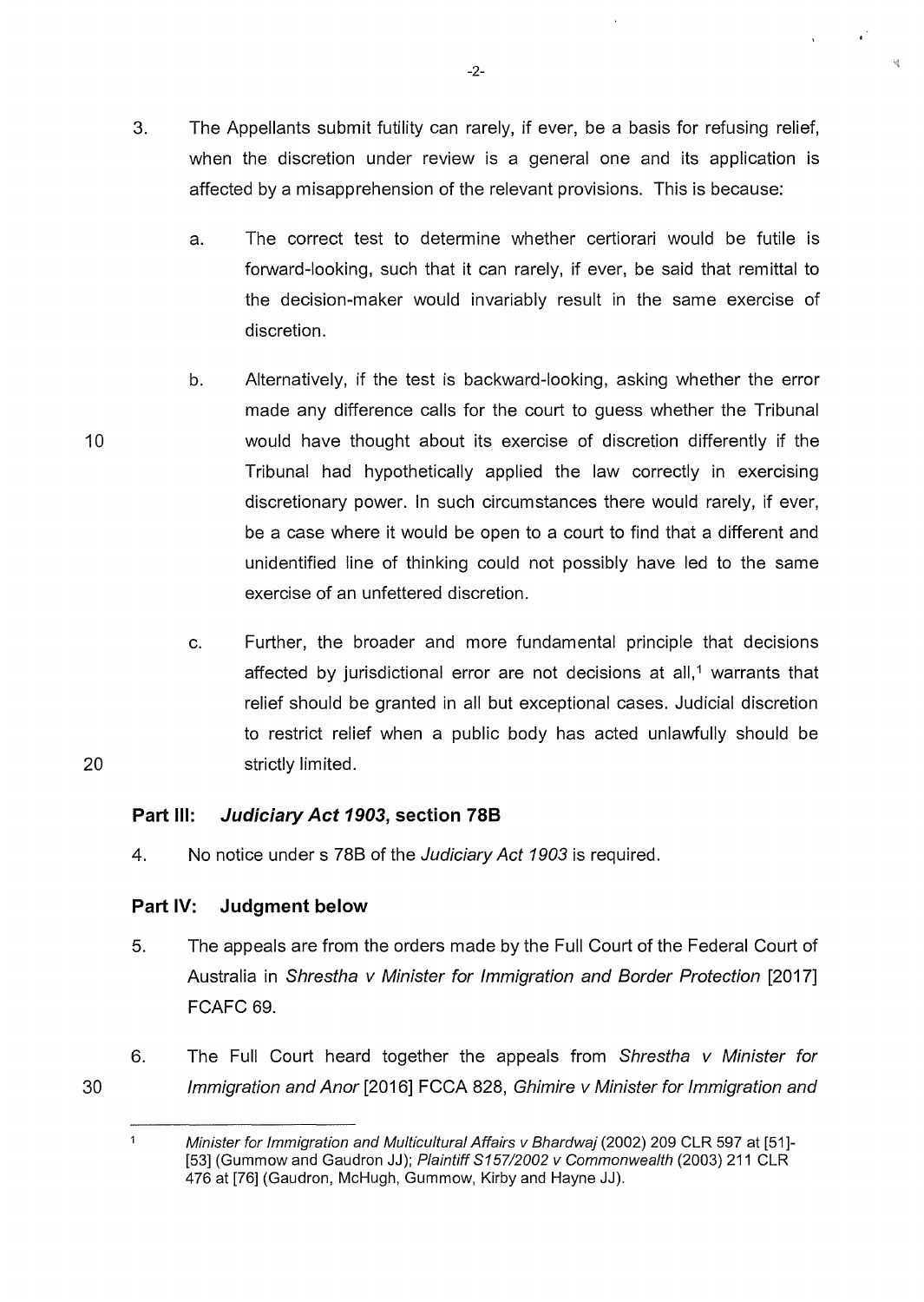Anor [2016] FCCA 1440 and Acharya v Minister for Immigration and Anor [2016] FCCA 1240.

#### **Part V: Background**

- 7. The facts of each of the three appeals are relevantly indistinguishable. Each of the three Appellants applied for subclass 573 student visas. At the time the Minister decided whether to grant their visas, the Appellants were each enrolled in two courses: a diploma and a bachelor degree.<sup>2</sup> Their enrolment meant they met the definition of 'eligible higher degree student' in cl 573.111 of 10 Schedule 2 to the Migration Regulations 2004.<sup>3</sup> By reason of meeting this definition, the Appellants were assessed against the 'less stringent' criterion in cl 573.223(1A).<sup>4</sup> It was the satisfaction of this 'less stringent' criterion which led to the grant of the visas. Had the Appellants not met the criterion in cl 573.223(1A), their student visa applications would have fallen to be assessed against the 'more stringent' criterion in cl 573.223(2). <sup>5</sup>
	- 8. Each Appellant subsequently ceased to be enrolled in his respective diploma, but remained enrolled in a bachelor course for some time afterwards.<sup>6</sup>
	- 9. Then, on 5 September 2014, the Appellants were each sent a 'Notice of Intention to Consider Cancellation' **(NOICC).** The NOICC referred to s 116( 1 )(a) of the Migration Act 1958 ( Cth) **(Migration Act)** and said:

lt appears that the circumstance which permitted the grant of the visa no longer exist. The circumstance which permitted the grant of the visa was that you were an eligible higher degree student as defined by 573.111 of the Migration Regulations 1994 and satisfied the primary criteria set out in subclause 573.223(1A) of Schedule 2 of the Regulations. lt appears that you are no longer an eligible higher degree student, and that therefore, a circumstance which permitted the grant of the visa no longer exists.?

20

 $\mathcal{F}_{\mathbf{a}^{\prime}}$ 

<sup>2</sup>  3 Shrestha v Minister for Immigration and Border Protection [2017] FCAFC 69 at [59].

<sup>4</sup>  Ibid at [59].

<sup>5</sup>  /bid at [56].

<sup>6</sup>  /bid at [56].

<sup>7</sup>   $Ibid$  at  $[61]$ . /bid at [65].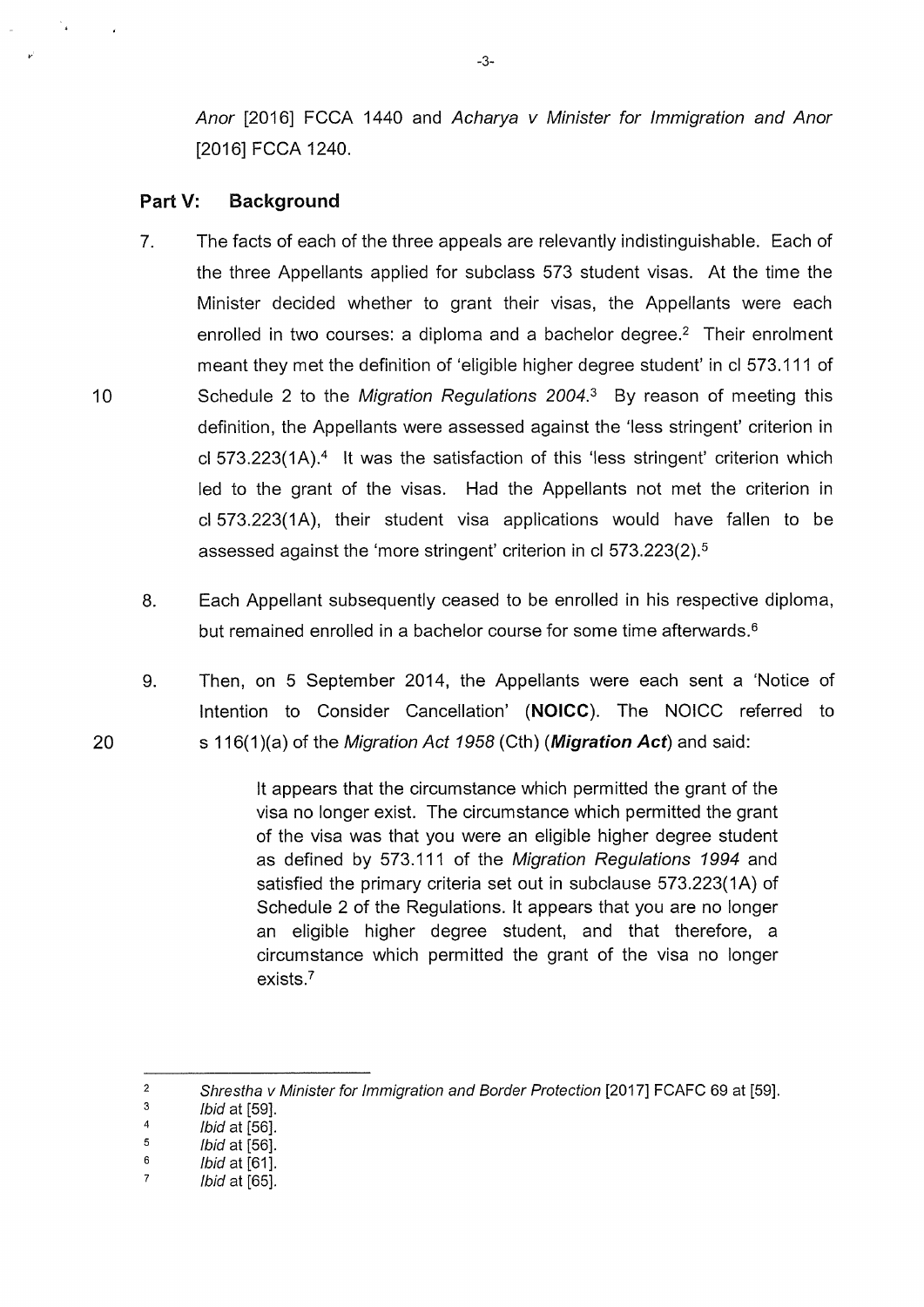- 10. Each Appellant's visa was subsequently cancelled by a delegate of the Minister.<sup>8</sup>
- 11. Each Appellant sought review in the then-Migration Review Tribunal. The Tribunal, in each case constituted by the same member, affirmed the cancellations. $9$  The Tribunal found that when the Appellants ceased to be enrolled in their respective diplomas, they ceased to satisfy the definition of 'eligible higher degree student' **(the EHDS definition),** and that there was no evidence to show that they otherwise met the EHDS definition.10 That, according to the Tribunal, enlivened the discretion in s 116(1 )(a) of the Act to cancel the visas.11
- 12. The discretion in s 116(1)(a) of the Act to cancel the visas was unfettered.
- 13. The Tribunal purported to exercise the discretion in each case and affirmed the delegate's decision to cancel the Appellants' visas. <sup>12</sup>
- 14. The Appellants each sought review in the Federal Circuit Courts, where their applications were dismissed.
- 15. On appeal in the Full Federal Court, Charlesworth J found that the Tribunal erred when it considered whether the cancellation discretion was enlivened, by asking the wrong question. Her Honour considered that it was incorrect for the Tribunal to have focussed on whether the Appellants still met the EHDS definition. Rather, her Honour considered that the correct question was whether the Appellants remained enrolled in the courses that they were enrolled in at the time of their visa grant.<sup>13</sup> As a result, the Tribunal's decision was affected by jurisdictional error.<sup>14</sup> Justice Bromberg agreed.<sup>15</sup>
- 16. However, despite finding that there was a jurisdictional error, their Honours separately concluded that relief should be refused as a matter of discretion. Charlesworth J said at [126]:

10

20

- $13$  *lbid* at [108]-[110].
- $14$  lbid at [121].<br> $15$  lbid at [2]-[6]

-4-

 $\frac{8}{9}$  lbid at [66].

Ibid at [69].

 $10$   $1 \text{bid at } [72]$ ,  $[75]$ .

 $11$  *lbid* at [72], [75].

 $12$  *lbid* at [72], [77].

 $1$ *bid* at  $[2]$ - $[6]$ .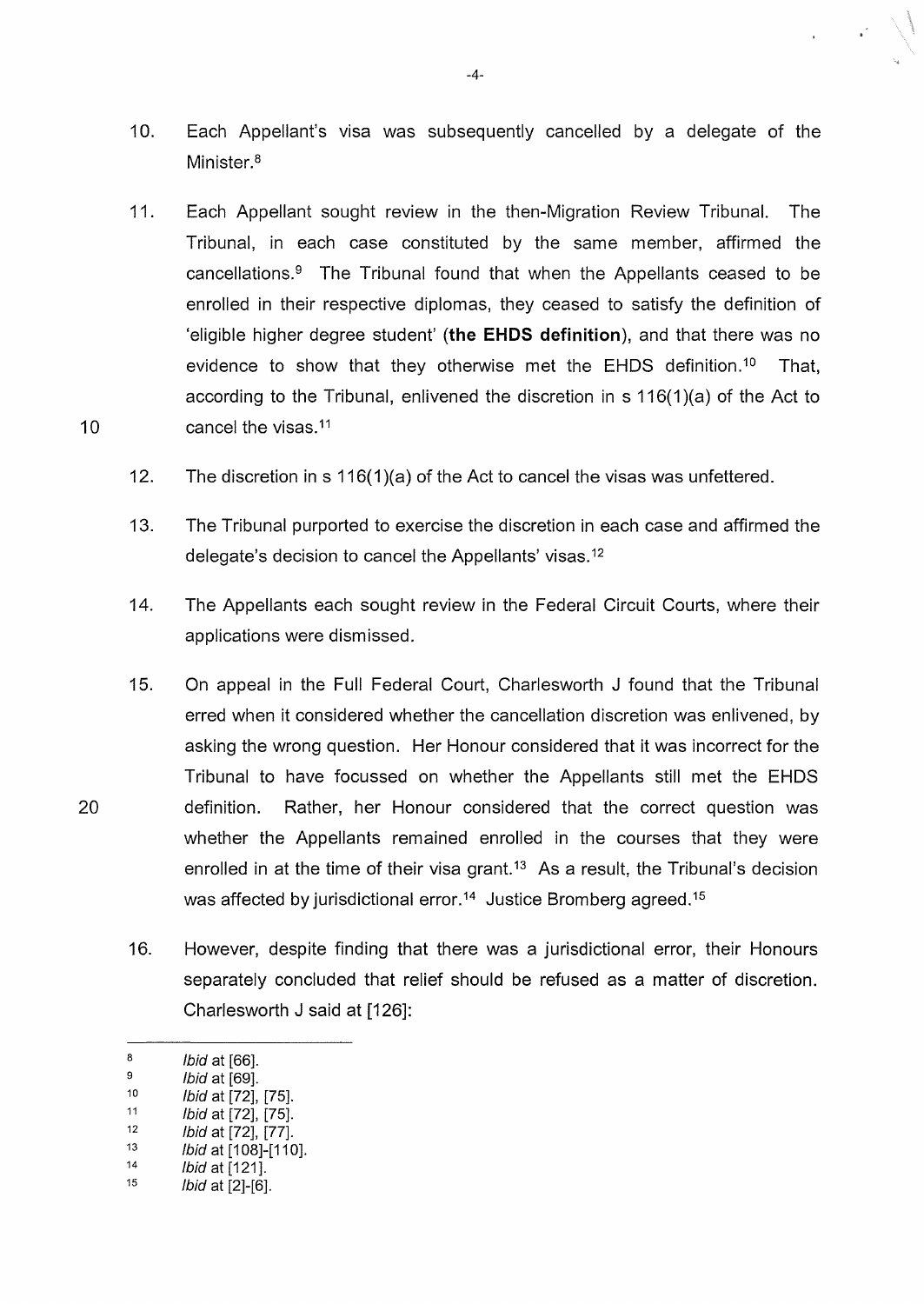lt cannot be said that there is any possibility that the Tribunal would have exercised its discretion any differently than it did, had it not erred in the manner I have identified.

17. Bromberg J said at [16]:

> on the facts at hand and with the requisite degree of clarity, I am satisfied that no different outcome could have eventuated had the right question been posed and answered by the Tribunal in each of the cases at hand. Insofar as it may be necessary that a forward looking assessment must be taken as to the outcome of any reconsideration, I would come to the same view.

18. Bromwich J was in dissent as to whether there was jurisdictional error, but concluded at [21] that if he was wrong, relief should be refused in any event.

#### **Part VI: Argument**

#### The high bar for denying discretionary remedies

- 19. Discretionary remedies can be refused if their grant would be futile. However, in order for a court to conclude that there would be futility, a high bar must be met. In Stead v State Government Insurance Commission (1986) 161 CLR 141 **(Stead)** at 145, the High Court stated discretionary relief would not be granted only if "it would inevitably result" in the same outcome.
- 20 20. There have been variations in language used to describe the bar, although there is little, if any, practical difference in the leading judicial postulations of the bar. In Re Refugee Review Tribunal; Ex parte Aala (2000) 204 CLR 82 **(Aala), Gleeson CJ concluded that refusal of a discretionary remedy should** occur only if the denial of procedural fairness "made no difference to the outcome".<sup>16</sup> Gaudron and Gummow JJ concluded that refusal should only occur if the same result would "inevitably" be reached; otherwise, it was sufficient to demonstrate the "possibility" of a different outcome.<sup>17</sup> McHugh J concluded that relief should be refused "only when it is confident that the breach could not have affected the outcome". <sup>18</sup>
- 30 21. The learned authors in Aronson, Groves and Weeks, Judicial Review of Administrative Action and Government Liability, 6th edition, Law Book Co at

<sup>16</sup>  (2000) 204 CLR 82 at [4].

<sup>17</sup>  (2000) 204 CLR 82 at [80]. See also [57]-[58].

<sup>18</sup>  (2000) 204 CLR 82 at [104]. See also (2000) 204 CLR 82 at [145]-[148] (Kirby J), [172] (Hayne J), [211] (Callinan J).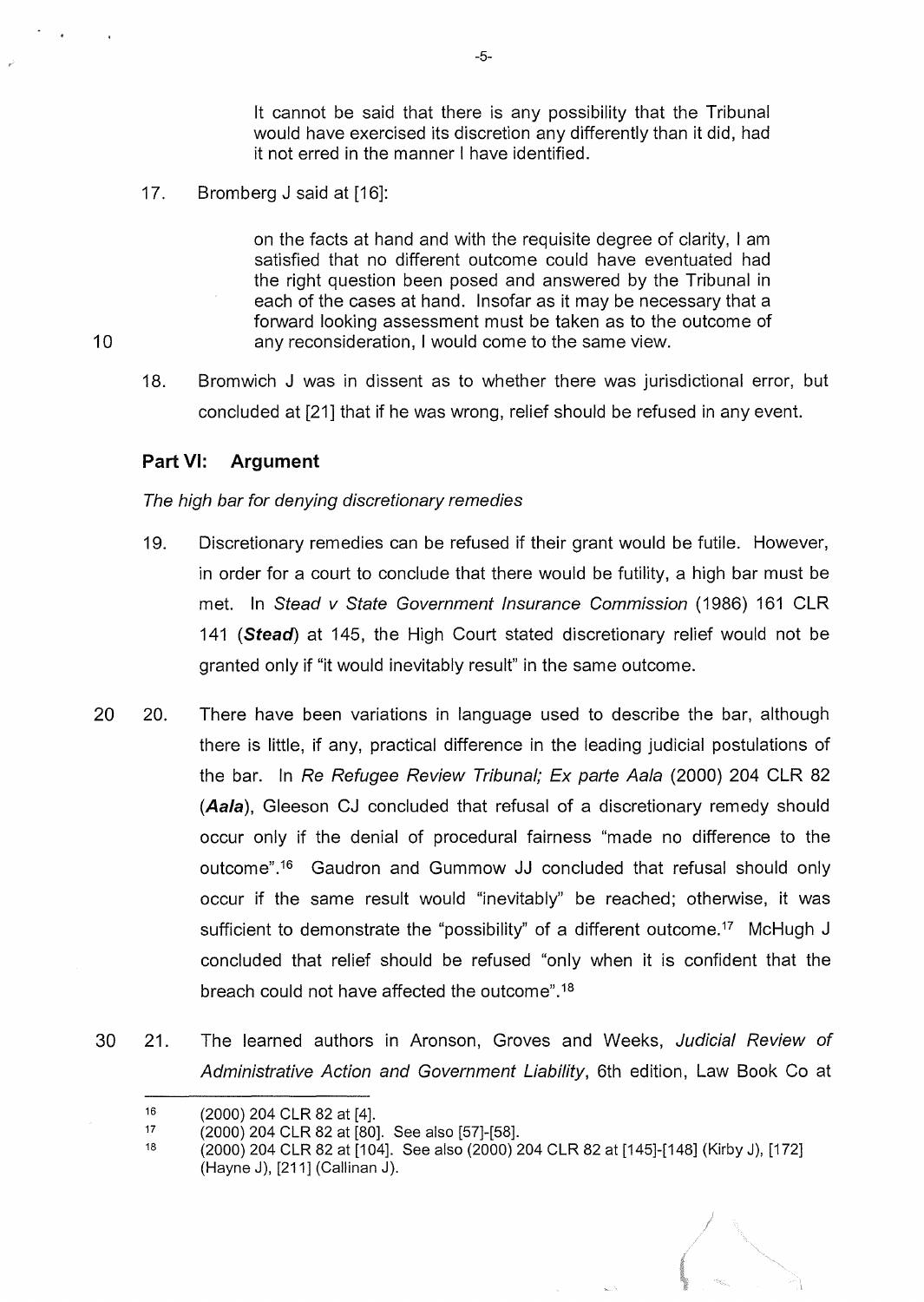[17.150] state the threshold for refusing mandamus to be understood in similarly high terms:

There is in all of these instances a real danger in saying that the ultimate outcome is obvious. Unless the eventual outcome is crystal clear, a consideration of a likely outcome might shade into a consideration of the desirable outcome, which is something that must be left to the primary decision-maker.

- 22. In R v Chief Constable of the Thames Valley Police Forces, ex p Cotton [1990] IRLR 344, Bingham LJ also set out six reasons for expecting that refusal of discretionary remedies would be rare:
	- (i) Unless the subject of the decision has had an opportunity to put his case, it may not be easy to know what case he could or would have put if he had had the chance.
	- (ii) As memorably pointed out by Megarry  $J$  in John  $V$  Rees, experience shows that that which is confidently expected is by no means always that which happens.
	- (iii) lt is generally desirable that decision-makers should be reasonably receptive to argument, and it would therefore be unfortunate if the complainant's position became weaker as the decision-maker's mind became more closed.
	- (iv) In considering whether the complainant's representations would have made any difference to the outcome, the court may unconsciously stray from its proper province of reviewing the propriety of the decision-making process into the forbidden territory of evaluating the substantial merits of a decision.
	- (v) This is a field in which appearances are generally thought to matter.
	- (vi) Where a decision-maker is under a duty to act fairly the subject of the decision may properly be said to have a right to be heard, and rights are not to be lightly denied.<sup>19</sup>
- 23. A common thread through several of Lord Justice Bingham's propositions is that for a court to conclude that relief would be futile would be for the court to engage in merits review.

20

10

<sup>19</sup> Lord Justice Bingham, 'Should Public Law Remedies Be Discretionary?' (1991) Public Law 64 at 72-3.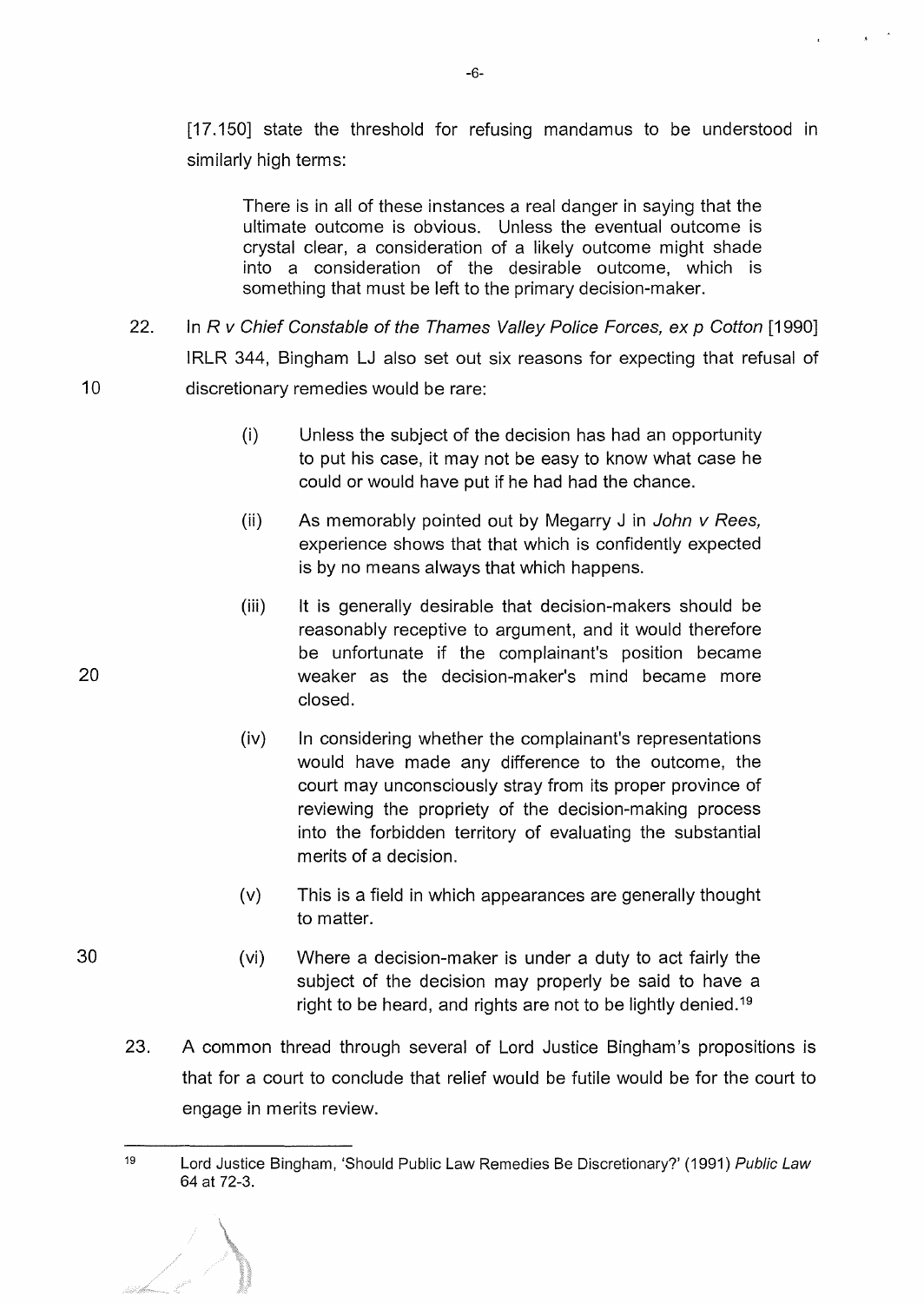The Court should have granted relief, whether it took a forward- or backward-looking approach

- 24. Although the settled understanding is that the bar for refusing relief is high, existing case law is unsettled as to whether the correct test in determining whether the bar is met, is a forward- or backward-looking one.
- 25. The differences between forward- and backward-looking tests were discussed in Giretti v Deputy Commissioner of Taxation ( 1996) 70 FCR 151 ( **Giretti),** and arise because of differing interpretations of Stead. In Giretti, Justice Lindgren explained at [36] that often, the two tests would lead to the same result. On the facts of Giretti, Lindgren J considered that on either test, the discretion to make a sequestration order against Mr Giretti would still have been exercised in the same way.

10

t.

- 26. Justice Merkel also considered at [53] that "in most cases", the result would be the same. However, his Honour considered at [56] that a backward-looking test was inconsistent with Stead. In any event, Merkel J concluded that neither the forward- and backward-looking tests removed the possibility of a different result.
- 20 27. Justice Merkel explained at [71]-[72] that it was open to Mr Giretti to take an entirely different approach at any rehearing that would occur upon granting of relief, and thereby present a different factual matrix to the decision-maker. So understood, a forward-looking approach (contrary to Lindgren J's reasoning at [39]) does not require the Court to engage in any "speculation or guesswork" at all; the fact of a possibility that the evidence may unfold differently upon rehearing is self-evident, and it is unnecessary and undesirable for the Court to predict what might happen upon rehearing.
	- 28. In Lee v Minister for Immigration and Citizenship [2007] FCAFC 62 **(Lee)** at [51], Besanko J applied Merkel J's approach, favouring a forward-looking test in the sense that Merkel J described (as opposed to Lindgren J's narrower formulation of a forward-looking test).
- 30 29. In Ucar v Nylex Industrial Products Pty Ltd (2007) 17 VR 492 ( **Ucar)** at [72]- [74], Redlich JA discussed the risks of the backward-looking test, and also referred to Merkel J's analysis in Giretti. Redlich JA observed:

-7-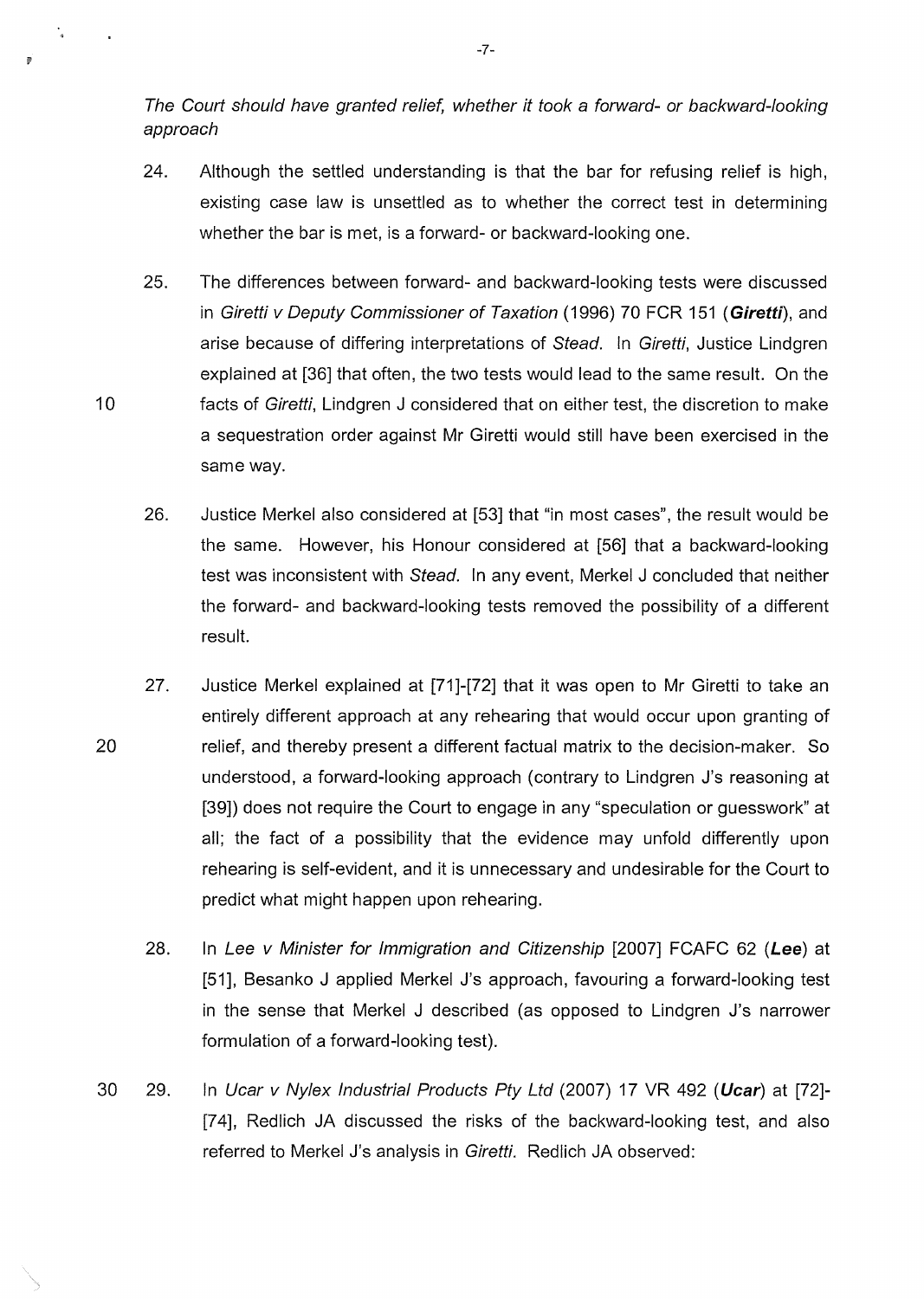Amongst the arguments advanced by Merkel J in favour of the "forward-looking" test was the notion, inherent in administrative or common law remedies of remitting a matter for rehearing where procedural fairness had been denied, that the rehearing may proceed quite differently and more advantageously to one of the parties than the original hearing.

 $\frac{1}{2}$ 

 $\overline{G}$ 

30. Although Redlich JA did not arrive at a conclusion in Ucar couched in terms of the correctness of the forward-looking test over the backward-looking test, it is clear that his Honour also had doubts about whether a backward-looking test was consistent with the principle identified in Stead. Redlich JA observed at [79]:

> [79] The degree of causal connection between the alleged breach and the reasons for decision is not a relevant inquiry. The first way in which relief may be refused calls for an assessment of whether the matter to which the procedural fairness relates could possibly have affected the decision. lt will have done so where the procedural unfairness went to an issue that was in controversy that was material to the decision. If such a connection is identified, it is immaterial what, if any, actual effect the procedural unfairness had upon the decision-maker. Cases that have analysed the material before the decision maker and asked whether the decision may have changed had the appellant been afforded a proper opportunity to respond are difficult to reconcile with the principle as stated in Stead and as applied in Kioa, Aala, SAAP and Veal. (footnotes omitted)

- 31. Chief Justice Warren and Chernov JA agreed with Redlich JA: [1] and [33].
- 32. Justice Merkel's reasoning that the correct test is a forward-looking test, and that on such a test the Court should not engage in speculation as to how a rehearing might unfold, is the preferable approach. This is because it is the approach most consistent with principle.
- 33. First, as is apparent from the observations of both Merkel J and Bingham LJ (cited by Merkel J at  $[60]$ - $[61]$  of Giretti and Redlich JA at  $[74]$  of Ucar), the backward-looking test requires sailing close to, if not, into the territory of merits review. This is particularly the case when the decision that was made was one that involved the exercise of a general and unfettered discretion. Merkel J's forward-looking test avoids this problem.
- 34. Second, the possibility of a different outcome is intrinsic to the very nature of the exercise of a discretion. This is especially so when the discretion is a

20

10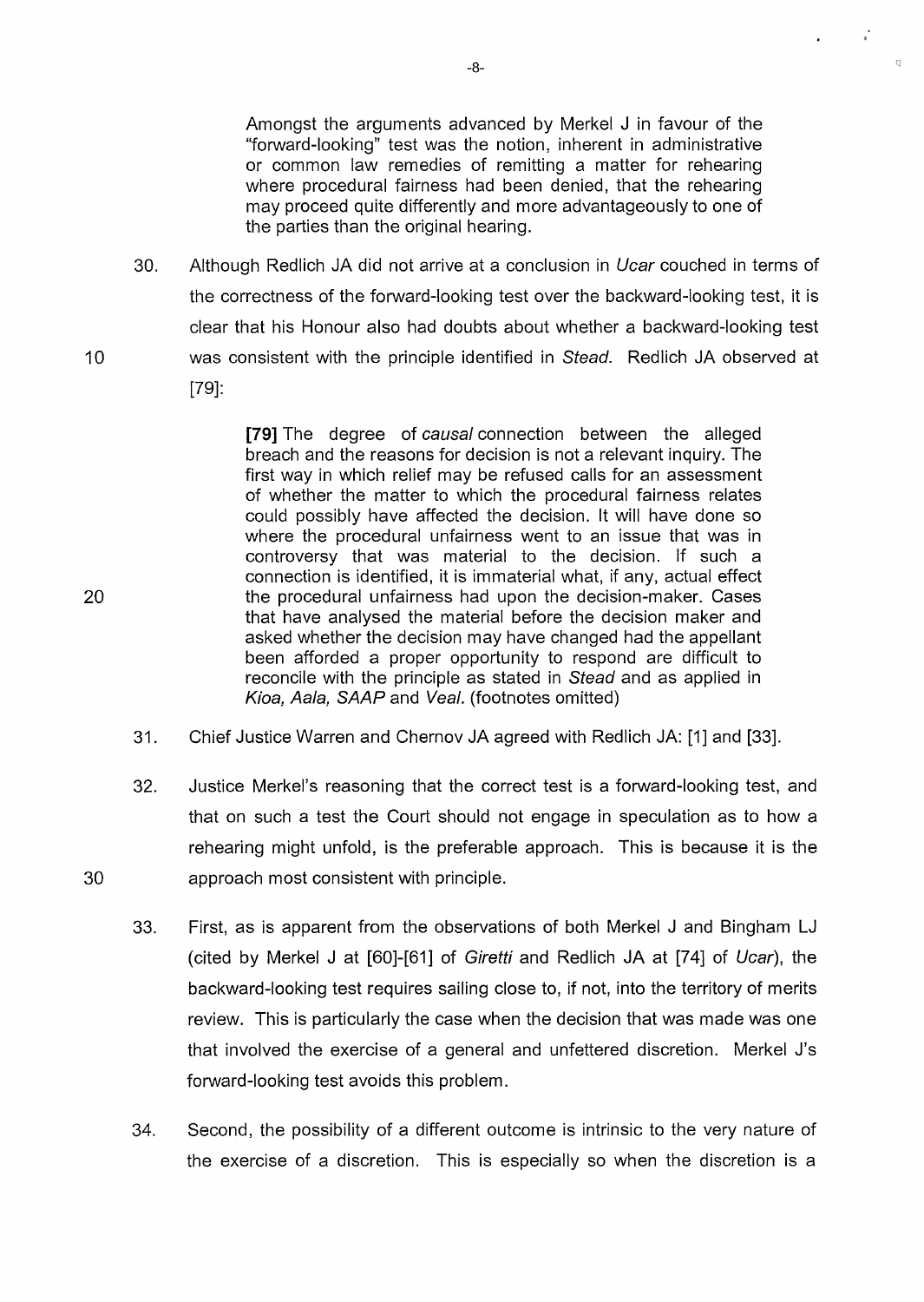general and unfettered one; the same set of facts may result in different decision-makers arriving at different decisions because of differing evaluative judgments. Further, as Beaumont J observed in Santa Sabina College v Minister for Education (1985) 58 ALR 527 at 540, "it is enough that it is possible that the Minister may change her mind".

- 35. On the other hand, a backward-looking test presupposes that a discretion can only be exercised in a particular way. That would be inconsistent with the nature of the discretion being general and unfettered.
- 10 36. Third, the forward-looking test is implicit in the line of cases that have established that where there has been a denial of procedural fairness, relief will typically be ordered on the basis that the possibility of a successful outcome cannot be discounted.20 This is because the rehearing "may proceed quite differently and more advantageously to one of the parties than the original hearing".<sup>21</sup> As Bingham LJ explained, "it may not be easy to know what case he could or would have put if he had had the chance".<sup>22</sup>
	- 37. As Besanko J described it more directly in Lee at [53], there was every possibility that the appellants there would introduce fresh evidence upon a rehearing such that the fresh decision would have to be in their favour.<sup>23</sup>
- 20 38. The forward-looking test maintains consistency with the jurisprudential underpinnings in the cases concerning relief where courts find procedural unfairness; there is no sound principled reason to treat the jurisdictional error of the kind identified by Bromberg and Charlesworth JJ in the present appeals any differently.

#### Continuing legal effect of a decision affected by jurisdictional error

- 39. Aside from the forward- and backward-looking question, the appeals should be resolved in favour of the Appellants for a more fundamental reason.
- 40. The fact of there being a discretion to refuse relief is apparent from Stead.

-9-

۰.

<sup>20</sup>  See eg Re Refugee Tribunal; Ex parte Aala (2000) 204 CLR 82; Gill v Minister for Immigration and Border Protection [2017] FCAFC 51,

<sup>21</sup>  Giretti v Deputy Commissioner of Taxation (1996) 70 FCR 151 at [68].

<sup>22</sup>  R v Chief Constable of the Thames Valley Police Forces, ex p Cotton [1990] IRLR 344.

<sup>23</sup>  See also Giretti v Deputy Commissioner of Taxation (1996) 70 FCR 151 at [79].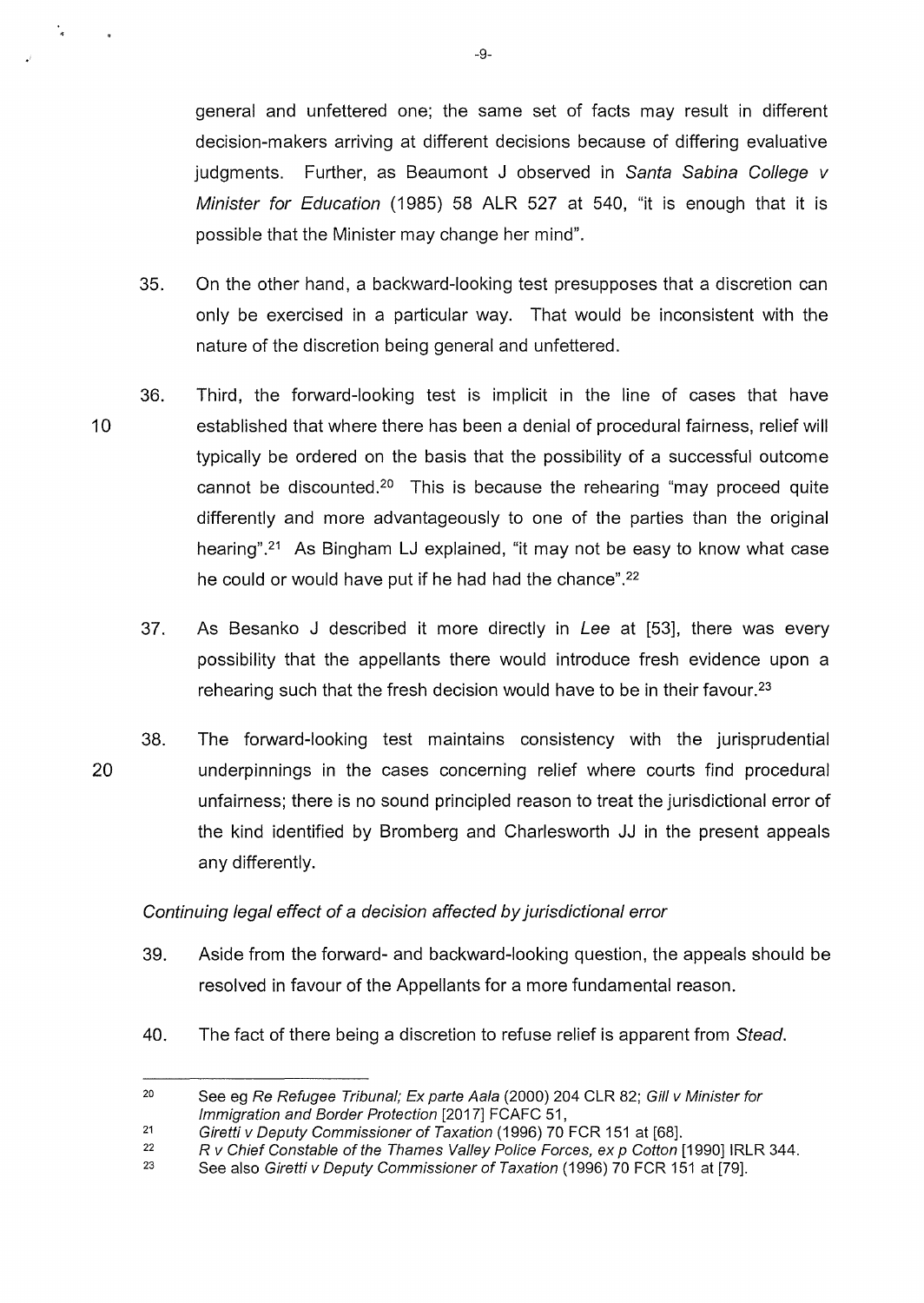41. But as Gaudron and Gummow JJ observed in Aala at [55], the discretion to refuse relief is to be "exercised lightly" because of, ultimately, considerations of the rule of law:

> No doubt the discretion with respect to all remedies in  $s$  75(v) is not to be exercised lightly against the grant of a final remedy .... The discretion is to be exercised against the background of the animating principle described by Gaudron J in Enfield City Corporation v Development Assessment Commission. Her Honour said:

10 "Those exercising executive and administrative powers are as much subject to the law as those who are or may be affected by the exercise of those powers. lt follows that, within the limits of their jurisdiction and consistent with their obligation to act judicially, the courts should provide whatever remedies are available and appropriate to ensure that those possessed of executive and administrative powers exercise them only in accordance with the laws which govern their exercise. The rule of law requires no less."

20 (footnotes omitted)

- 42. It is also well-understood from Minister for Immigration and Multicultural Affairs v Bhardwaj (2002) 209 CLR 597 that a decision affected by jurisdictional error is "no decision at all" . 24
- 43. Together, Aala and Bhardwai reveal a dilemma: refusal of discretionary relief means that an unlawful decision is nonetheless given a continuing practical effect, even though that was not what was intended by Parliament (such intention being the very thing that gives rise to the jurisdictional error: Project Blue Sky Inc v Australian Broadcasting Authority (1998) 194 CLR 355 at [93]). As Perram J observed extra-curially:
- 30 By refusing to set aside the decision one is giving effect to the very thing which one has just concluded Parliament has said

Minister for Immigration and Multicultural Affairs v Bhardwaj (2002) 209 CLR 597 at [51]- [53] (Gummow and Gaudron JJ); Plaintiff \$157/2002 v Commonwealth (2003) 211 CLR 476 at [76] (Gaudron, McHugh, Gummow, Kirby and Hayne JJ).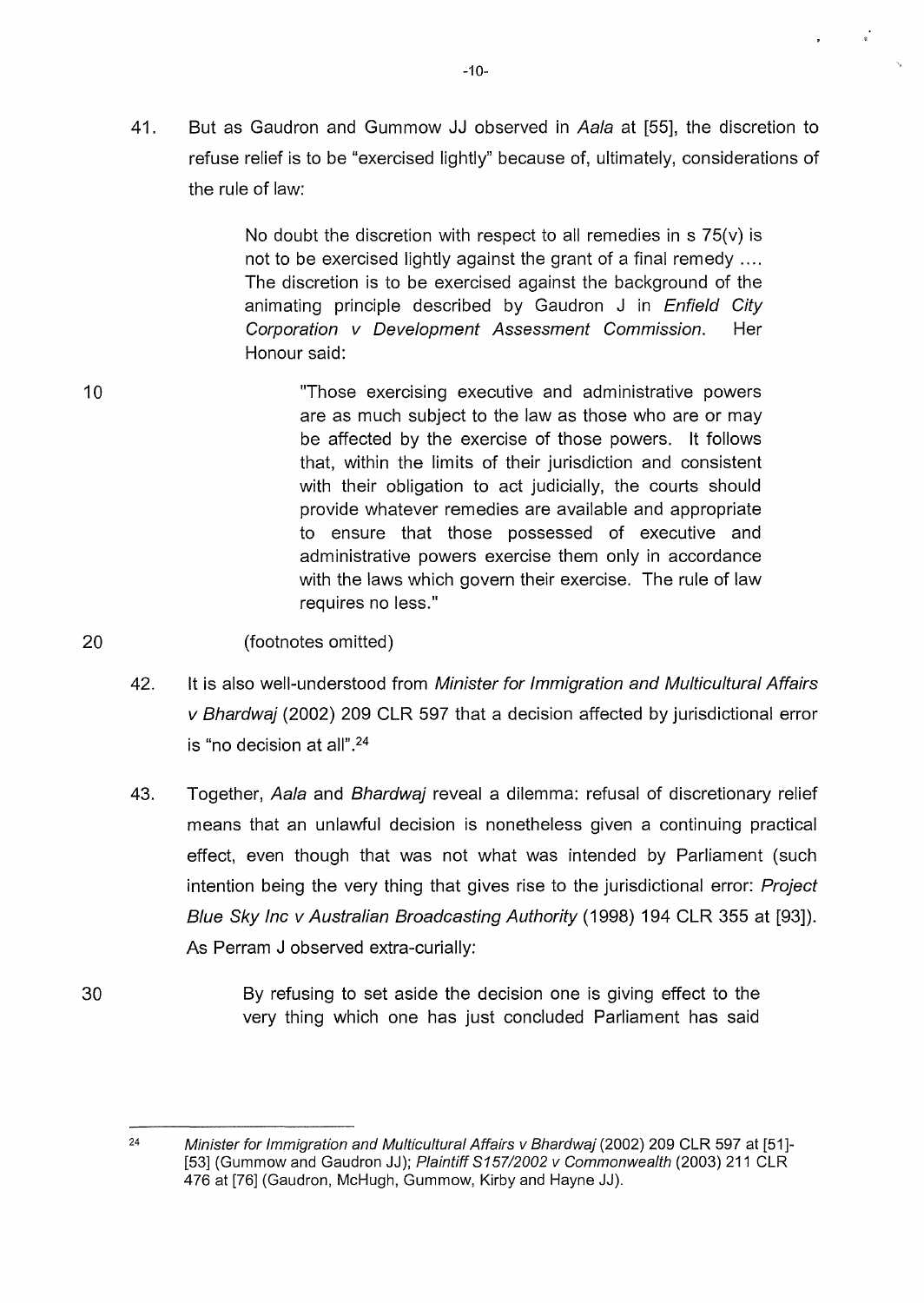must not be given effect. This makes no sense; it is internally inconsistent. 25

- 44. In cases of purported futility, resolution of the dilemma can only occur if the granting of relief is not subjected to a discretion.
- 45. There is a principled consistency between that proposition and the empirical observation that remedies almost always flow in cases of denial of procedural fairness; the notion of futility is subordinated by the broader concern for "procedures rather than outcomes"26 (cases such as SZBYR *v* Minister for Immigration and Citizenship (2007) 235 ALR 609 where an independent basis exists being a cogent principled exception).
- 46. As Lord Justice Bingham observed extra-curially, where unlawful conduct in the public sphere is shown to have occurred or to be threatened, judicial discretion to refuse relief "should be strictly limited and the rules for its exercise clearly understood" .27

### Errors in the Full Federal Court

- 47. Justices Bromberg and Charlesworth were each wrong to refuse relief as a matter of discretion.
- 48. In doing so, their Honours gave practical effect to Tribunal decisions that were unlawful, by reason of the decisions being affected by jurisdictional error. Parliament did not intend that a cancellation should be lawful if the statutory precondition for cancellation was not identified.28 After all, Bromberg and Charlesworth JJ concluded that the Tribunal in each case did not correctly identify the precondition for cancellation, and that amounted to a jurisdictional error.

20

10

 $\frac{1}{3}$ 

<sup>25</sup>  Justice Nye Perram, 'Project Blue Sky: Invalidity and the evolution of consequences for unlawful administrative action' (2014) 21 AJ Admin L 62 at 69. As Perram J indicates, there is also an unresolved question as to whether decisions affected by jurisdictional error are 'void' or 'voidable': see eg "rival theories of invalidity": Minister for Immigration and Multicultural Affairs v Bhardwaj (2002) 209 CLR 597 at [68]-[75], [1 01 ]-[123) (Kirby J). Compare with [51]-[53] (Gummow and Gaudron JJ, McHugh J agreeing). See also [12]-[15] (Gleeson CJ), [144]-[157] (Hayne J), [163] (Callinan J).

<sup>26</sup>  Minister for Immigration and Border Protection v WZARH (2015) 256 CLR 326 at [54]-[55] (Gageler and Gordon JJ).

<sup>27</sup>  Lord Justice Bingham, 'Should public law remedies be discretionary?' (1991) Public Law 64.

<sup>28</sup>  Project Blue Sky Inc v Australian Broadcasting Authority (1998) 194 CLR 355 at 388-389.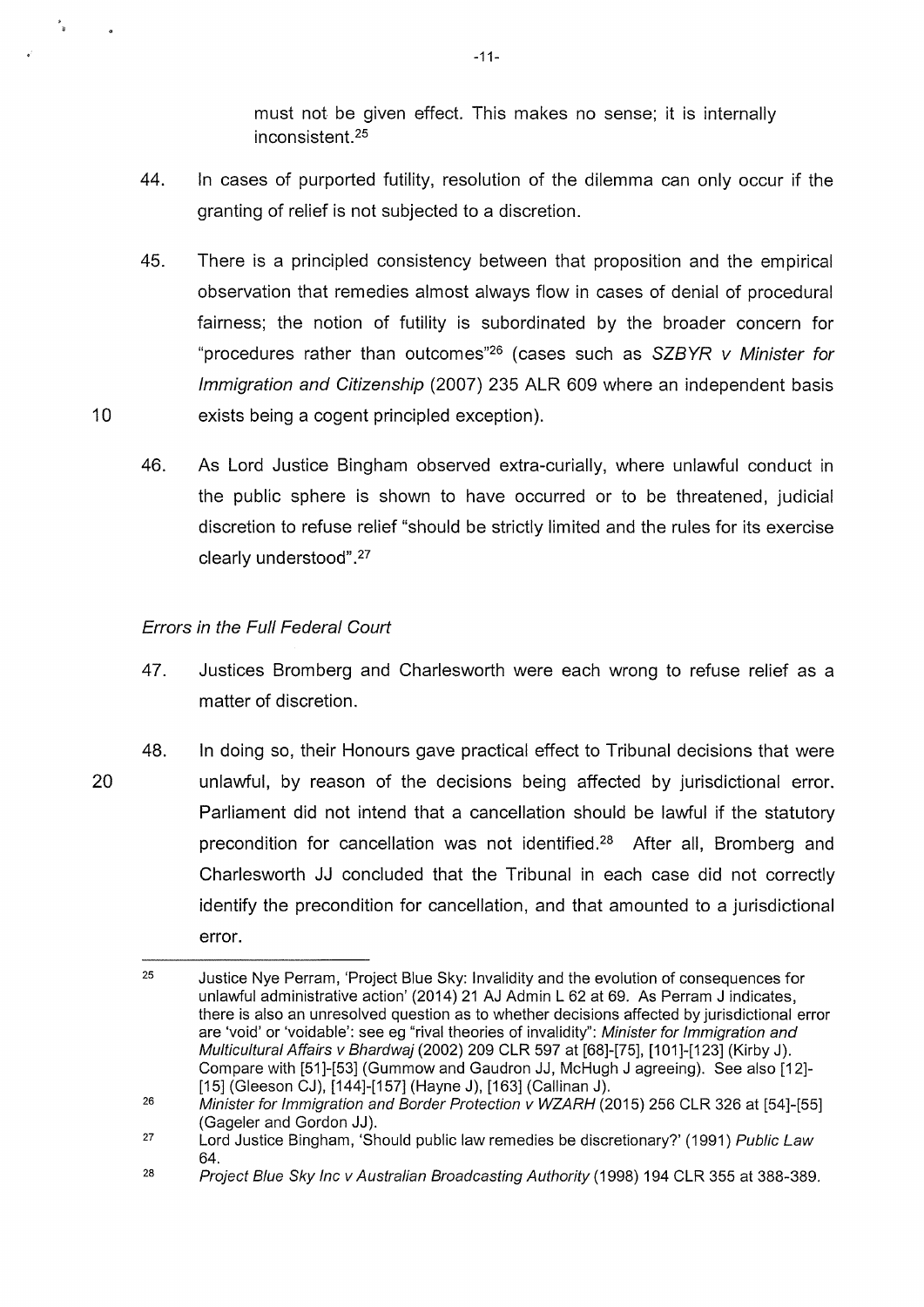- 49. Further, in concluding that the grant of relief would not have made any difference to the outcome, their Honours applied a backward-looking test, $29$ which, for the reasons set out above, was the incorrect approach in this case, where jurisdictional error affected the exercise of discretionary power to cancel visas.
- 50. Although Bromberg J also stated that he would have reached the same conclusion on the application of a forward-looking test, his Honour merely asserted that to be the case.
- 10 51. The discretion in s 116(1 )(a) to cancel the Appellants' visas was a general and unfettered one. lt cannot be said that the same result would be arrived at if relief were granted; the general and unfettered nature of the discretion means that the decision-maker in each case might make a different decision-even on the same evidence. More significantly however, because the test is a forwardlooking one, it is open for the Appellants to put forward different factual matrices upon remittal that might have the effect of persuading the Tribunal to exercise the discretion differently when the Appellants have a fresh opportunity to impress the decision maker to exercise discretion in their favour.
	- 52. lt otherwise cannot be suggested that relief would be futile, in the sense of there being an independent basis for the cancellation discretion having to be exercised in the same way.
	- 53. On an application of the rule of law as explained in *Enfield City Corporation v* Development Assessment Commission, this is sufficient to compel relief.30 But the considerations of principle set out at paragraphs 39 to 46 above also demand the same result.

### **Part** VII: **Applicable provisions**

20

- 54. Paragraph 116(1)(a) of the Act was, at the relevant time:
	- (1) Subject to subsections (2) and (3), the Minister may cancel a visa if he or she is satisfied that:

 $\epsilon^4$ 

<sup>29</sup>  30 Shrestha v Minister for Immigration and Border Protection [2017] FCAFC 69 at [16] (Bromberg J), [126] (Charlesworth J).

Enfield City Corporation v Development Assessment Commission (2000) 99 CLR 135 at [56].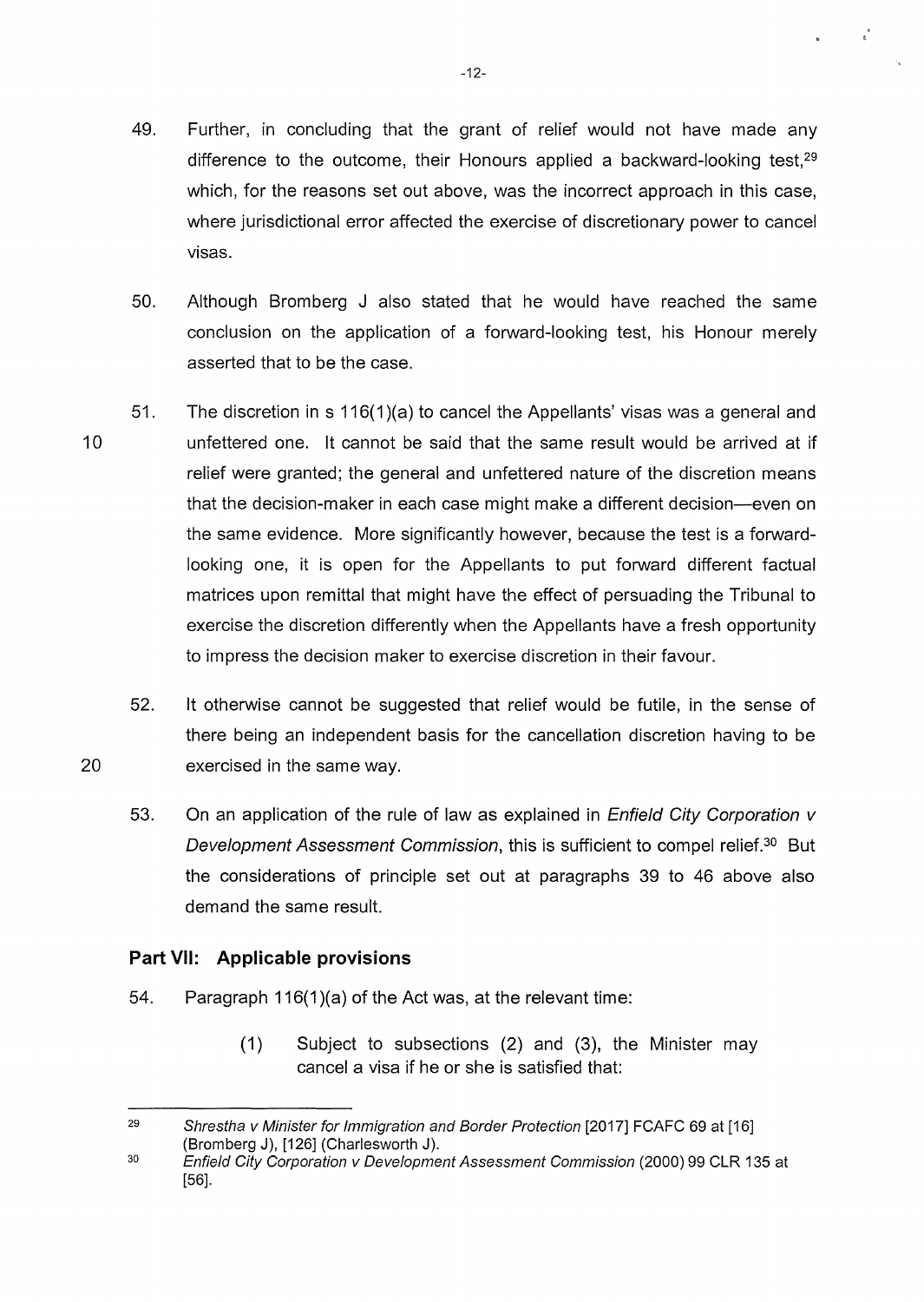- (a) any circumstance which permitted the grant of the visa no longer exists;
- 55. Paragraph 116(1)(a) was amended by Item 3 of Sch 2 to the Migration Amendment (Character and General Visa Cancellation) Act 2014 (Cth) **(Amending Act)** such that it became:

 $\ddotsc$ 

 $\ddotsc$ 

- (1) Subject to subsections (2) and (3), the Minister may cancel a visa if he or she is satisfied that:
	- (a) the decision to grant the visa was based, wholly or partly, on a particular fact or circumstance that is no longer the case or that no longer exists;
- 56. The relevant transitional provisions, set out in Item 22 of Sch 2 to the Amending Act, were:
	- (1) The amendments made by items 1 to 17 of this Schedule apply in relation to a visa held on or after the commencement of those items (even if the visa was granted before that commencement).
	- (2) If a notification was given under section 119 of the Migration Act 1958 before the commencement of the amendments made by items 3 and 4 of this Schedule, that Act continues to apply in relation to that notification as if those amendments had not been made.
- 57. The old version of s 116(1 )(a) is the version relevant to the determination of these appeals.31

### **Part VIII: Orders sought**

- 58. In each appeal, as set out in the notices of appeal, the orders sought are that:
	- 1. The appeal is allowed.
	- 2. Set aside the orders of the Full Court of the Federal Court of Australia made on 27 April 2017 in respect of each appellant and in their place order:

20

30

10

 $\epsilon_{\rm g}$ 

-13-

<sup>31</sup>  Shrestha v Minister for Immigration and Border Protection [2017] FCAFC 69 at [96].